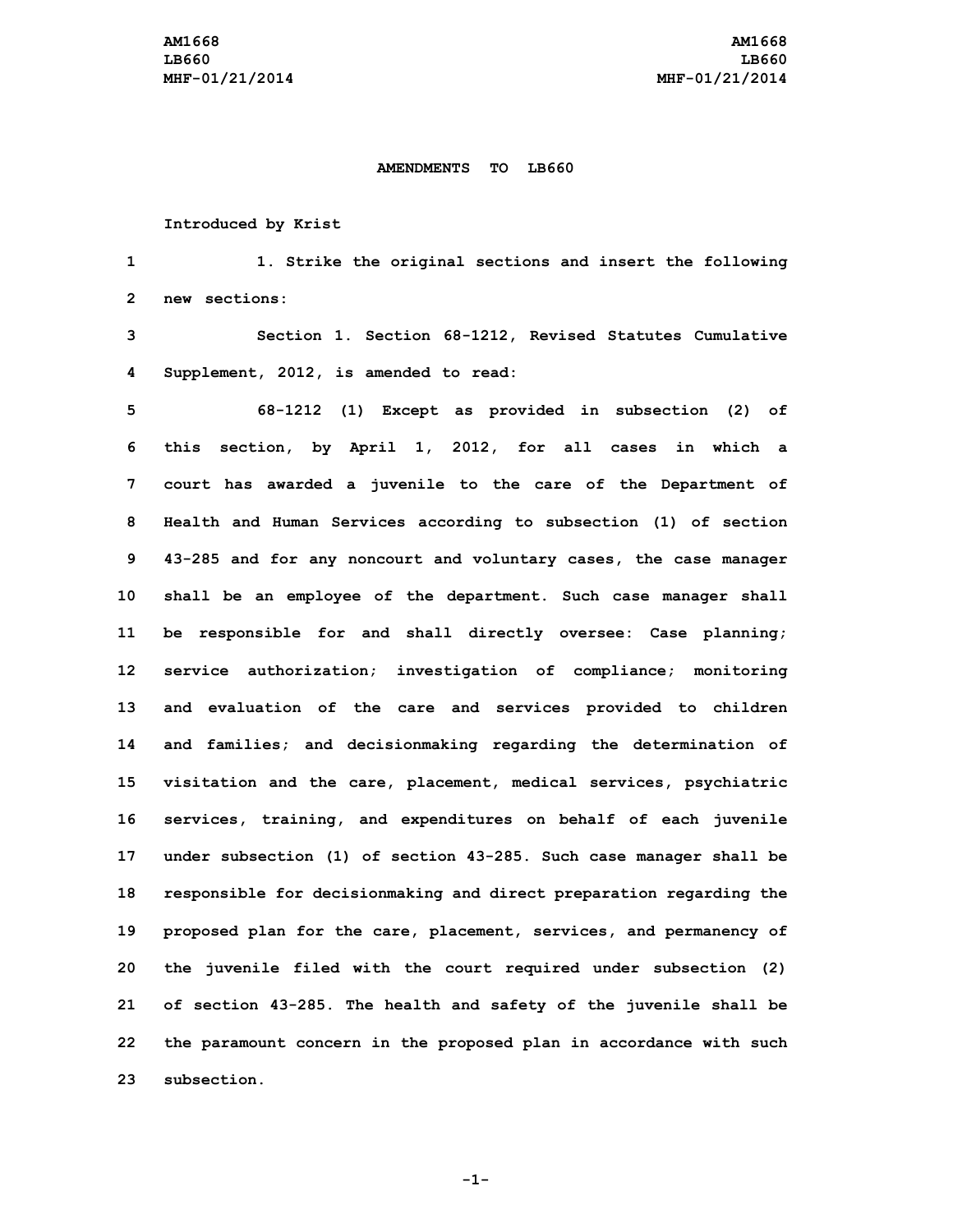**(2) The department may contract with <sup>a</sup> lead agency for <sup>a</sup> case management lead agency model pilot project in the department's eastern service area as designated pursuant to section 81-3116. The department shall include in the pilot project the appropriate conditions, performance outcomes, and oversight for the lead agency, including, but not be limited to:**

**7 (a) The reporting and survey requirements of lead 8 agencies described in sections 43-4406 and 43-4407;**

**9 (b) Departmental monitoring and functional capacities of 10 lead agencies described in section 43-4408;**

**11 (c) The key areas of evaluation specified in subsection 12 (3) of section 43-4409;**

**13 (d) Compliance and coordination with the development of 14 the statewide strategic plan for child welfare program and service 15 reform pursuant to Laws 2012, LB821; and**

**16 (e) Assurance of financial accountability and reporting 17 by the lead agency.**

 **(3) Prior to April 1, 2013, the Health and Human Services Committee of the Legislature shall review the pilot project and provide to the department and the Legislature recommendations, and any legislation necessary to adopt the recommendations, regarding the adaptation or continuation of the pilot project. In making the recommendations, the committee shall utilize: (a) The evaluation completed pursuant to Legislative Bill 1160, One Hundred Second Legislature, Second Session, 2012; (b) the recommendations of the statewide strategic plan pursuant to Legislative Bill 821, One Hundred Second Legislature, Second Session, 2012; (c)**

**-2-**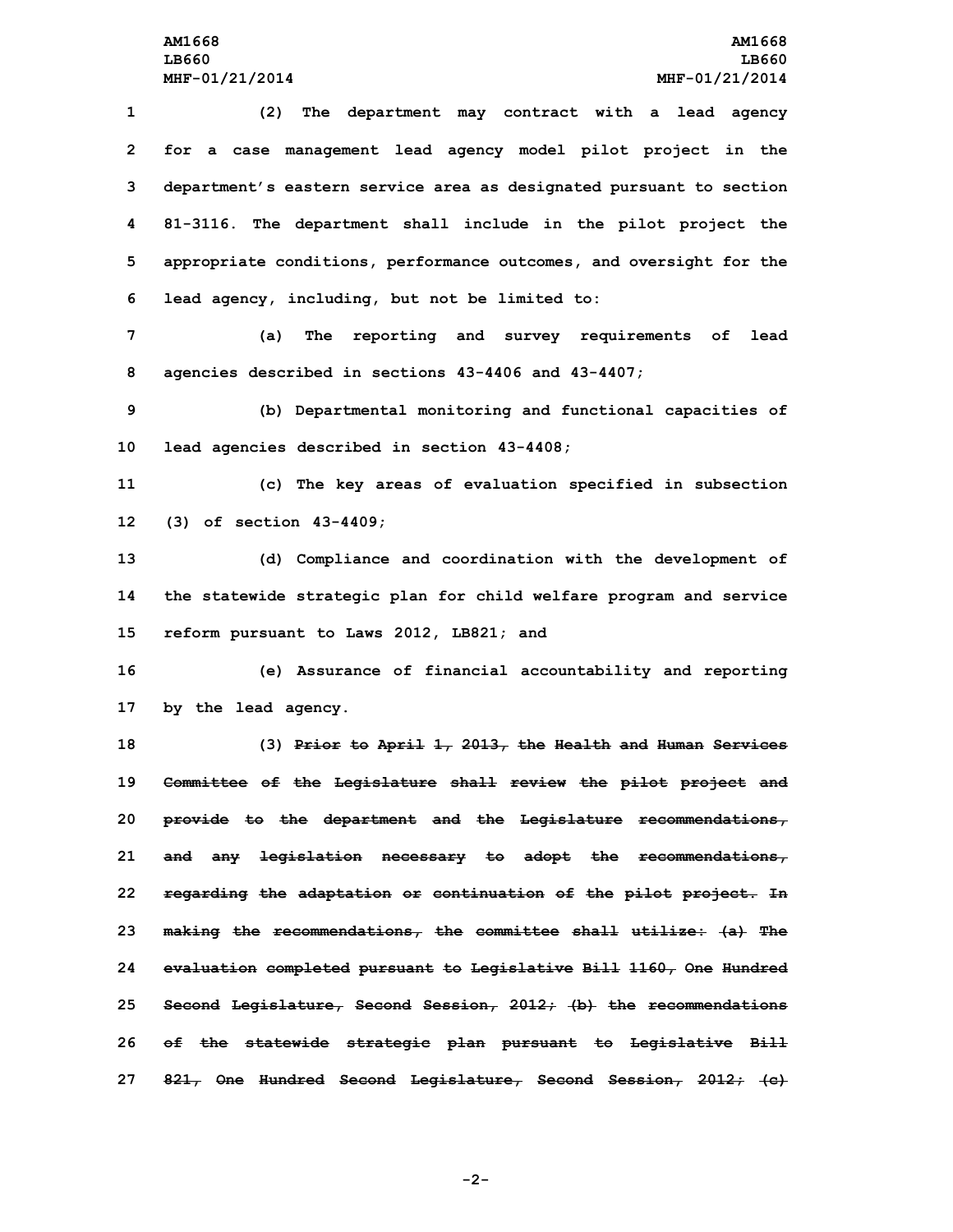**the department's assessment of the pilot project; and (d) any additional reports, surveys, information, and data provided to and requested by the committee. If the pilot project continues past April 1, 2013, the Before June 30, 2014, the department may extend the contract for the pilot project described in subsection (2) of this section. The lead agency shall also comply with the requirements of section 43-4204.**

 **Sec. 2. If the pilot project described in section 68-1212 is extended by the Department of Health and Human Services, the pilot project shall be evaluated by the same entity which conducted the evaluation required pursuant to section 43-4409. The purpose of such evaluation is to determine whether case management should be <sup>a</sup> duty of the department (1) performed by employees of the department and not subject to contract with <sup>a</sup> private contractor or (2) performed by <sup>a</sup> private entity pursuant to <sup>a</sup> contract with the department. The evaluation shall specifically compare the performance of case management by <sup>a</sup> private entity under contract with the department in the eastern service area of the department as designated pursuant to section 81-3116 to the performance of employees of the department in all other services areas designated pursuant to such section. The department shall provide to the evaluator in <sup>a</sup> timely and cooperative manner all data and information collected by and available to the department on the performance of case management by employees of the department in such other services areas. The report of the evaluation shall be presented concurrently to the Health and Human Services Committee of the Legislature, the chief executive officer**

**-3-**